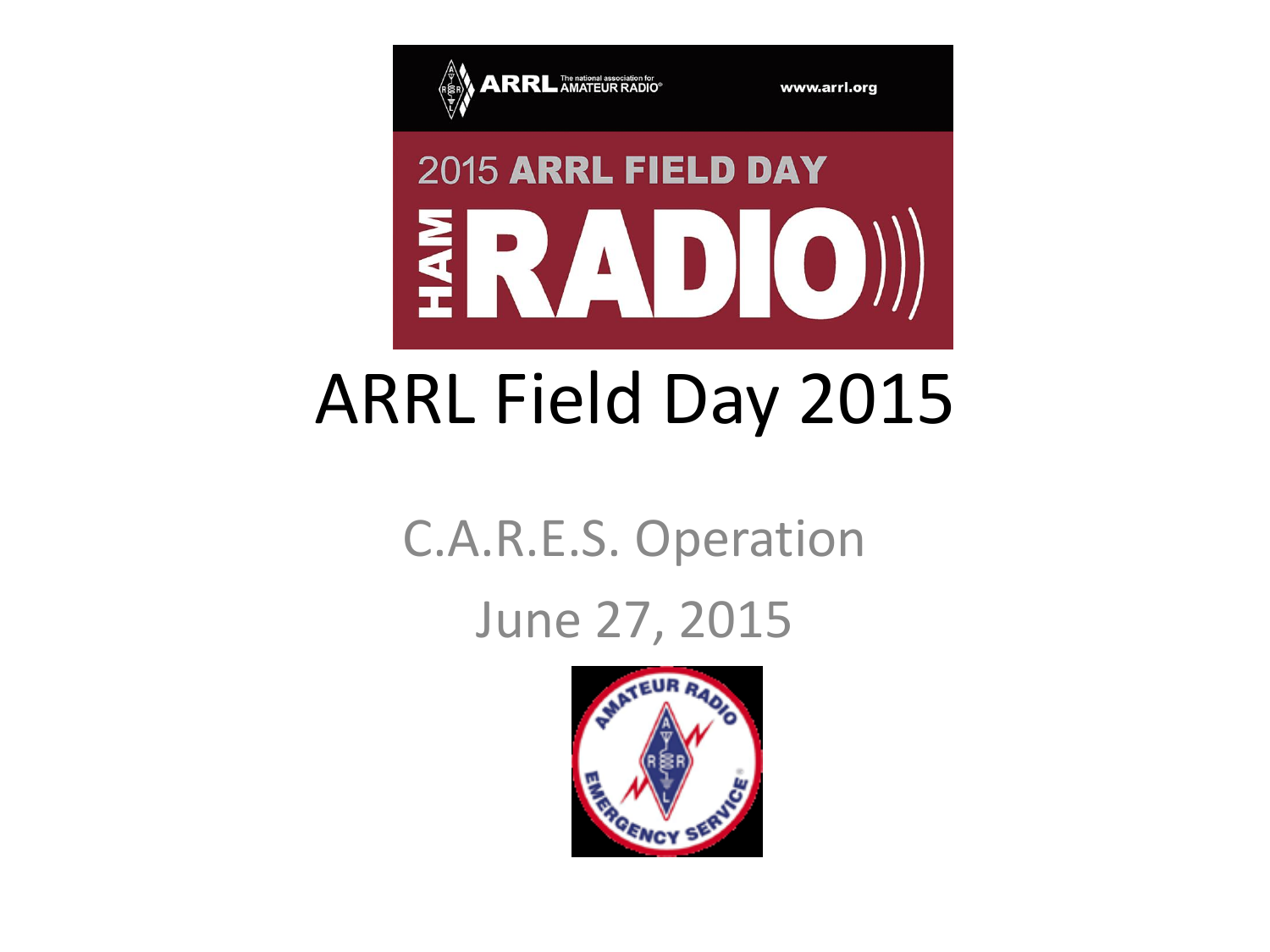## Agenda

- Promotions
- Field Day Plan
- Equipment
- Operational Schedule
- Volunteers & Needs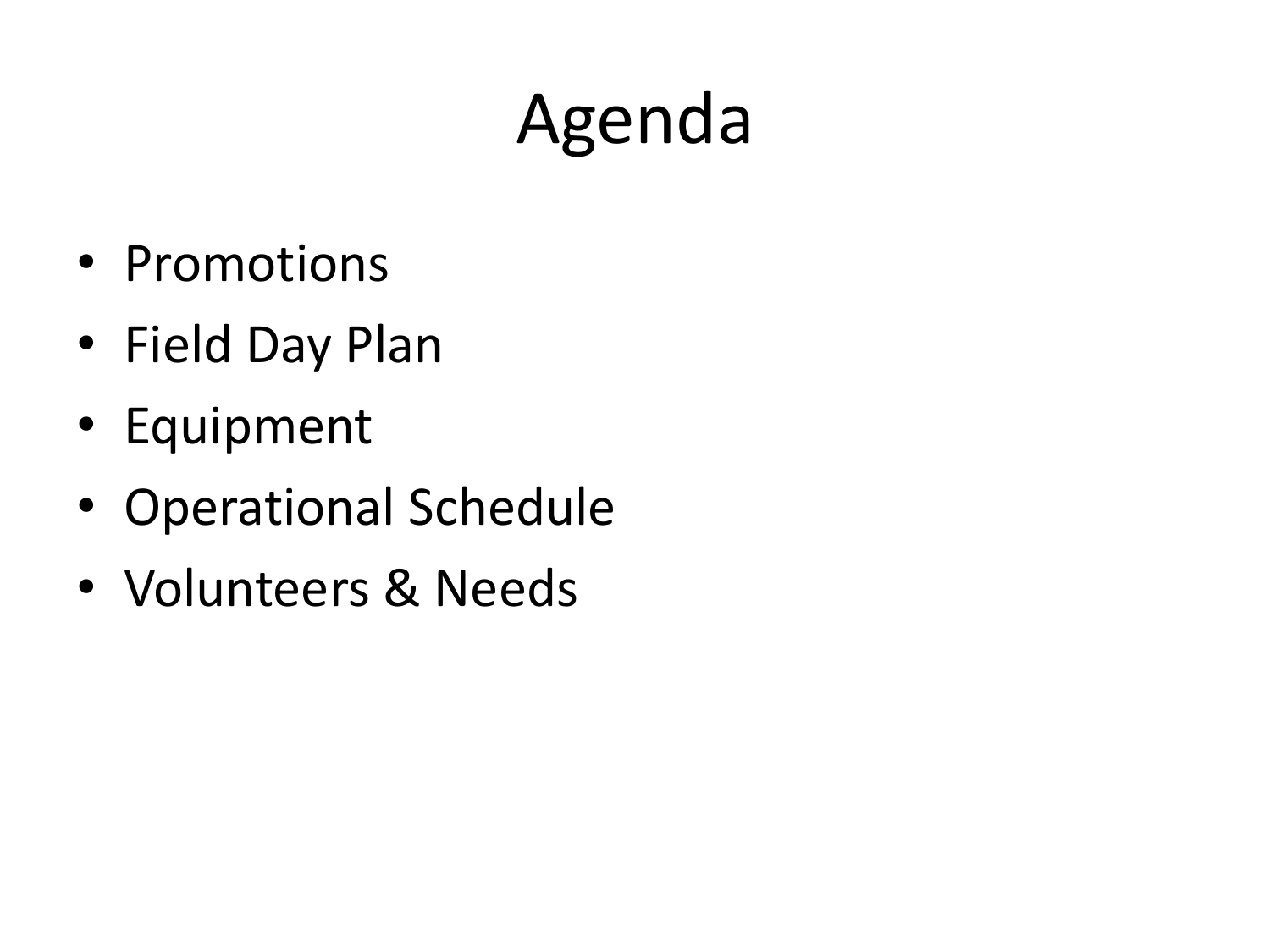### CARES Field Day Promotion

- Cupertino Scene
- Cupertino Courier
- Cupertino.org Event Calendar
- Cupertino Facebook page
- San Jose Mercury
- Cupertino AM Radio 1670
- City Council and Mayor Rod Sinks have been invited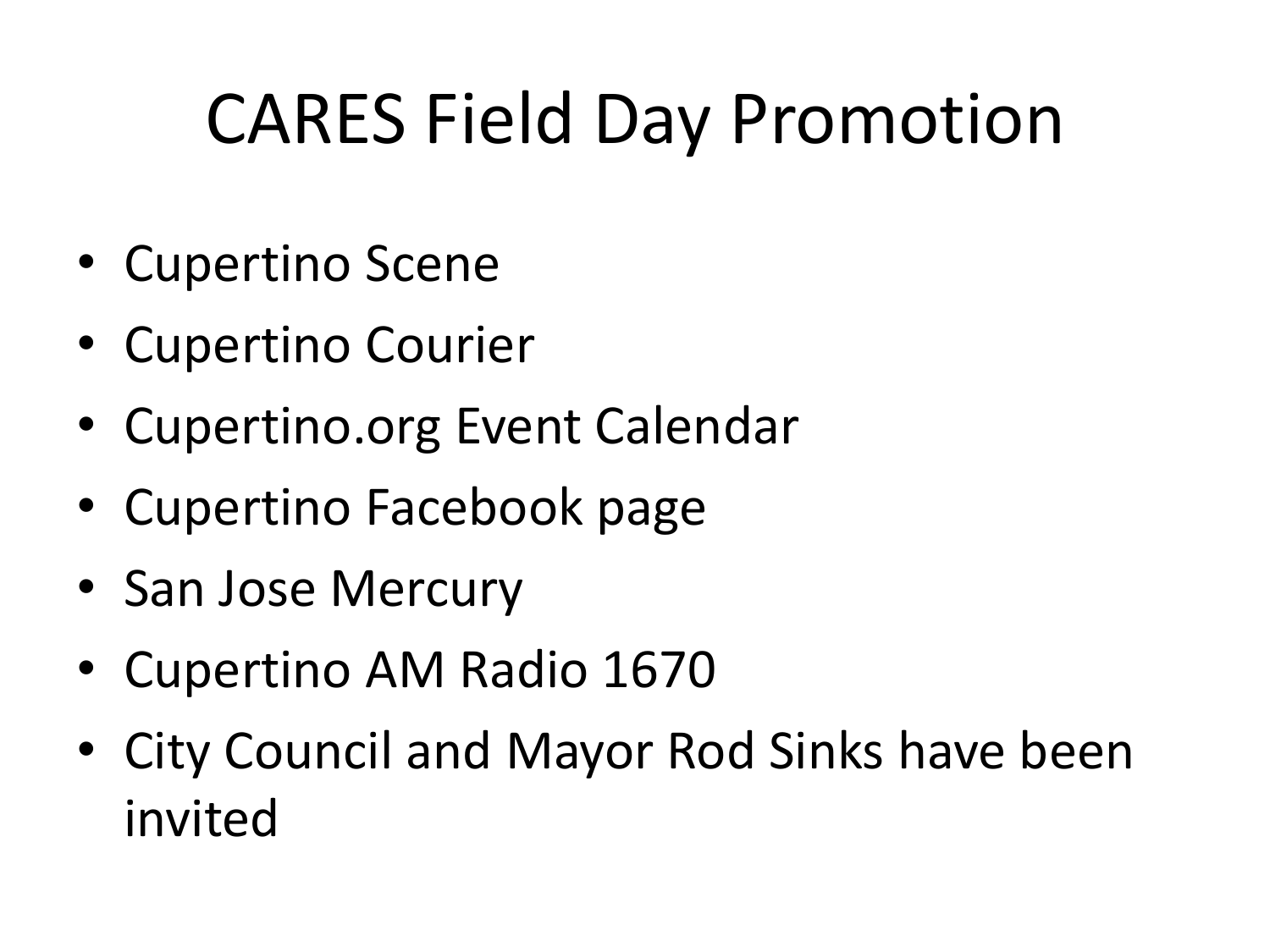### Field Day Plan

- Call Sign: **K6KP**
- Field Day Category: 3F SCV EOC activated and operating on 100% emergency power < 150 watts for each station
	- Class F is EOC designation
- Location:
	- Between City Hall and Library on Torre Ave.
- Operating Stations
	- Three HF Stations
		- Bands: 40m, 20m, 15m, 10m
		- Modes: CW, SSB Phone (PSK31 will be available)
	- GOTA station Call Sign: **AG6GX**
	- One VHF/UHF Station
		- Modes: FM Voice, Packet exchange with PAARA (W6ARA)
	- One ATV Station
	- Packet
	- MESH Network
- EOC Activation Number: CUP-15-21T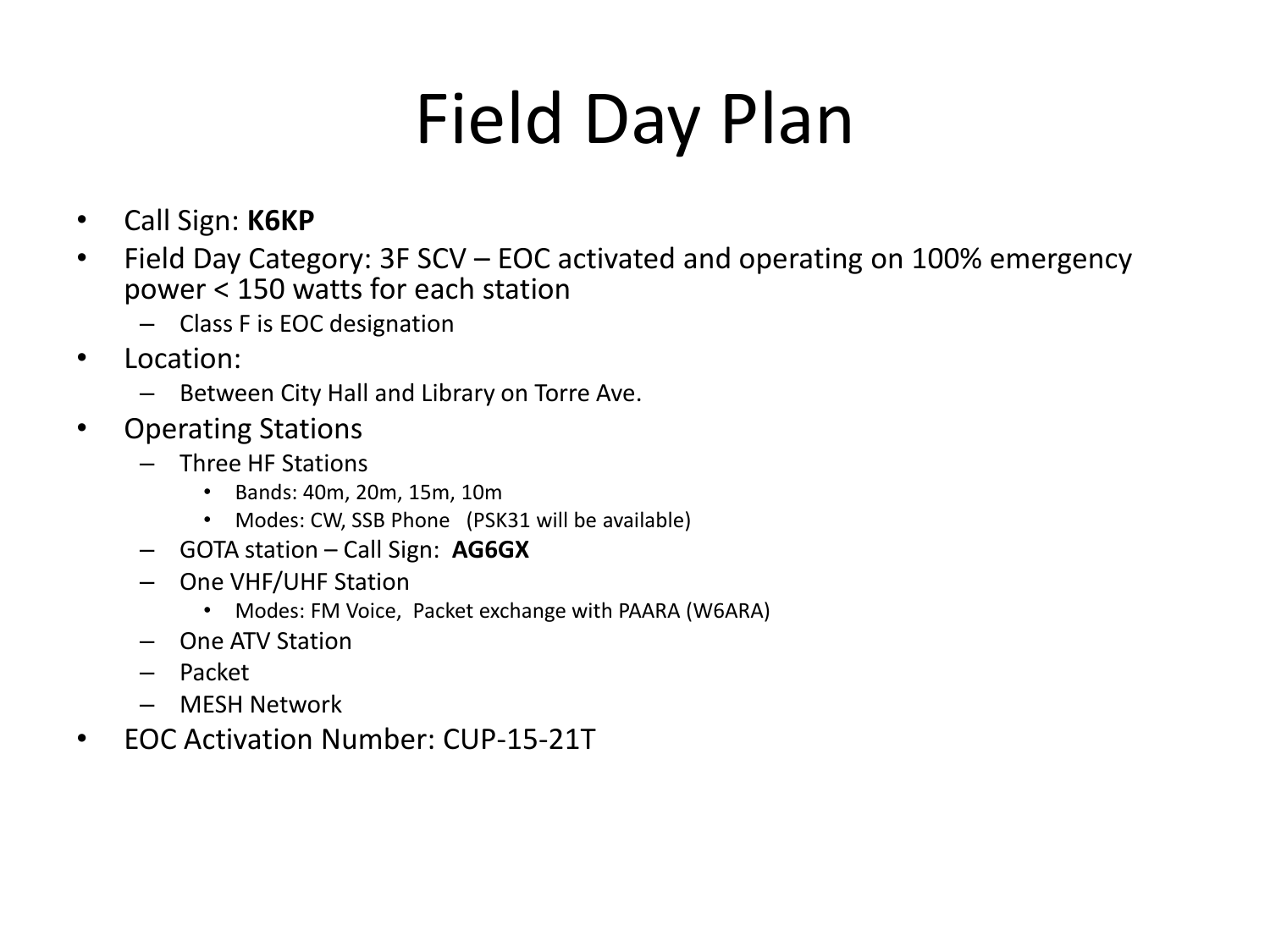### Equipment

#### • Antennas

- 2 Inverted V for HF G5RV or 2 Hex beams with band filters
- 1 Buddy pole
- 1 VHF/UHF antenna for 2m station (Ed Fong PVC J-Pole)
- ATV antenna
- Two (or three) 30 ft push-up mast with guy
- 100ft Coax for HF stations and VHF / UHF station
- Com Van Vertical HF antenna
- Radios: IC-7000 and CARES 2m Kenwood, ComVan IC-7000
- Logging: laptop with logging software
	- Paper logs can also be used
	- GOTA station log sheet
- Site
	- Two 2KW generators, gas, 2 power strips, extension cords
	- Fire extinguishers from ARK
	- 4 canopies, 8 tables, 10 chairs
	- Info booth with CARES literature and public sign-in visitor's log
	- Cooler, Water, ice, snacks, and Pizza for lunch
	- Oh yeah, don't forget the donuts and coffee for the morning!!!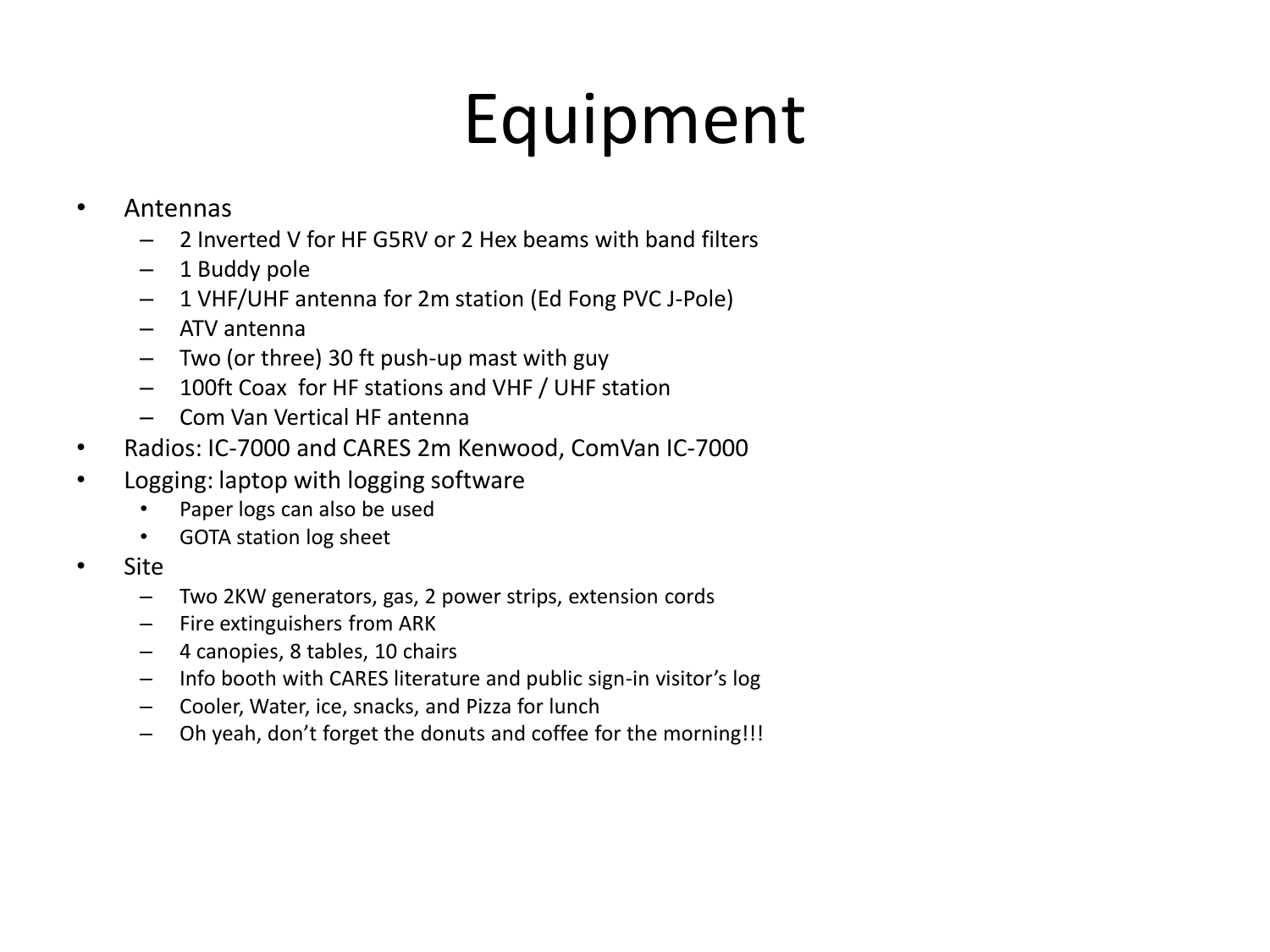#### Operational Schedule

- 7:00 Gather supplies from ARK and bring Com van to site
- 8:00 Arrive at City Hall Plaza WITH COFFEE and DONUTS!!
- 8:00 8:30 Site planning, safety briefing, assignments
- 8:30 10:15 -- Site setup (canopies, antennas, generators)
- 10:15 10:45 Station checkout, last minute adjustments
- 10:45 11:00 Operational briefing
- $11:00 17:00 -$  Operations begins, open to public
- 12:30 Lunch arrives
- 17:00 18:00 Disassemble site, return equipment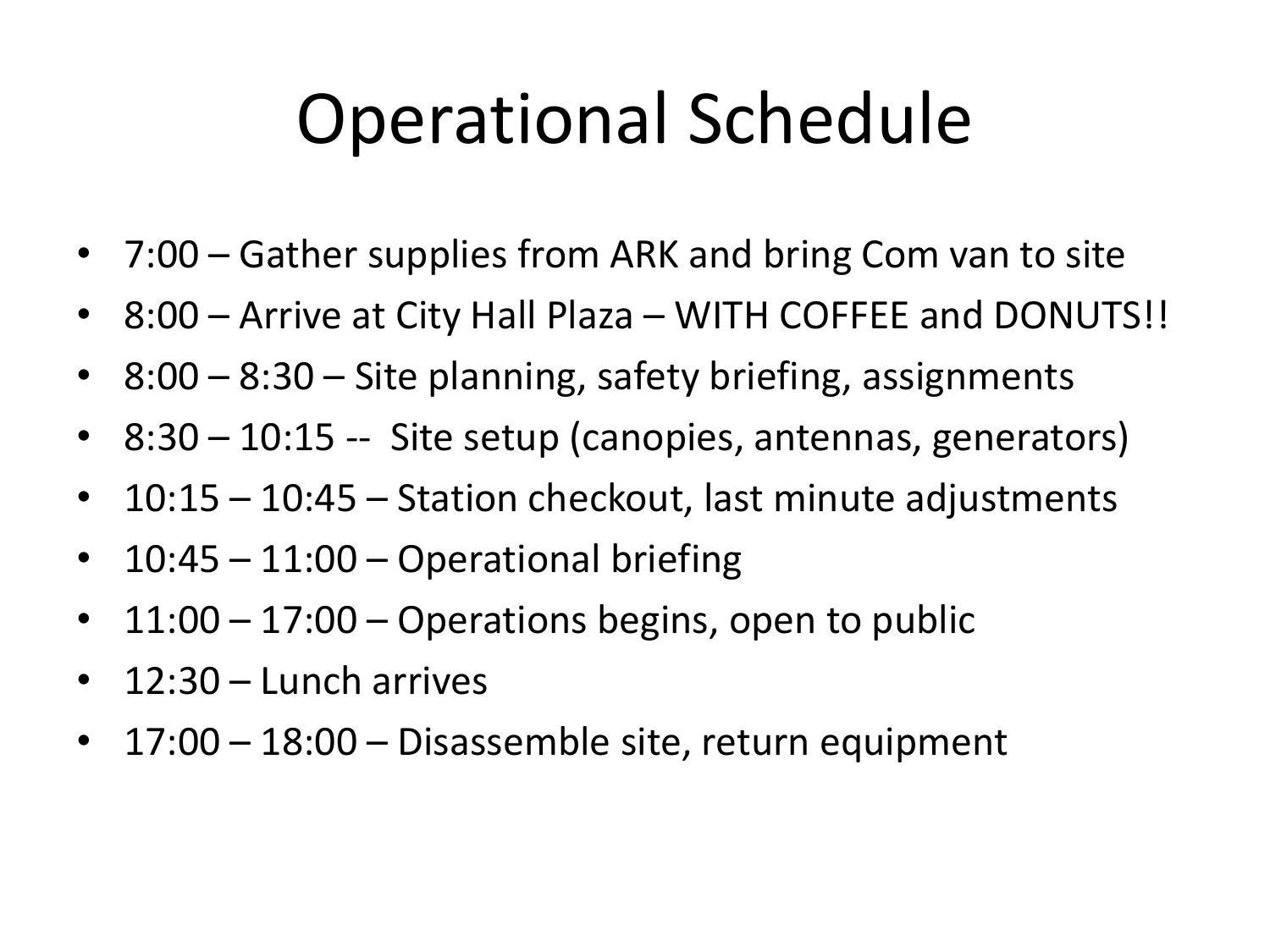## During Field Day Operations

- Operating all radios and logging contacts
- Greet and welcome the public, answer questions
- Media Interviews
	- Press and other media organizations
- Visits by Cupertino elected officials and served agencies
- Visit by ARRL section manager- Brandon NI6C, Assistant Manager - James - NV6W
- Enjoy the day and have fun!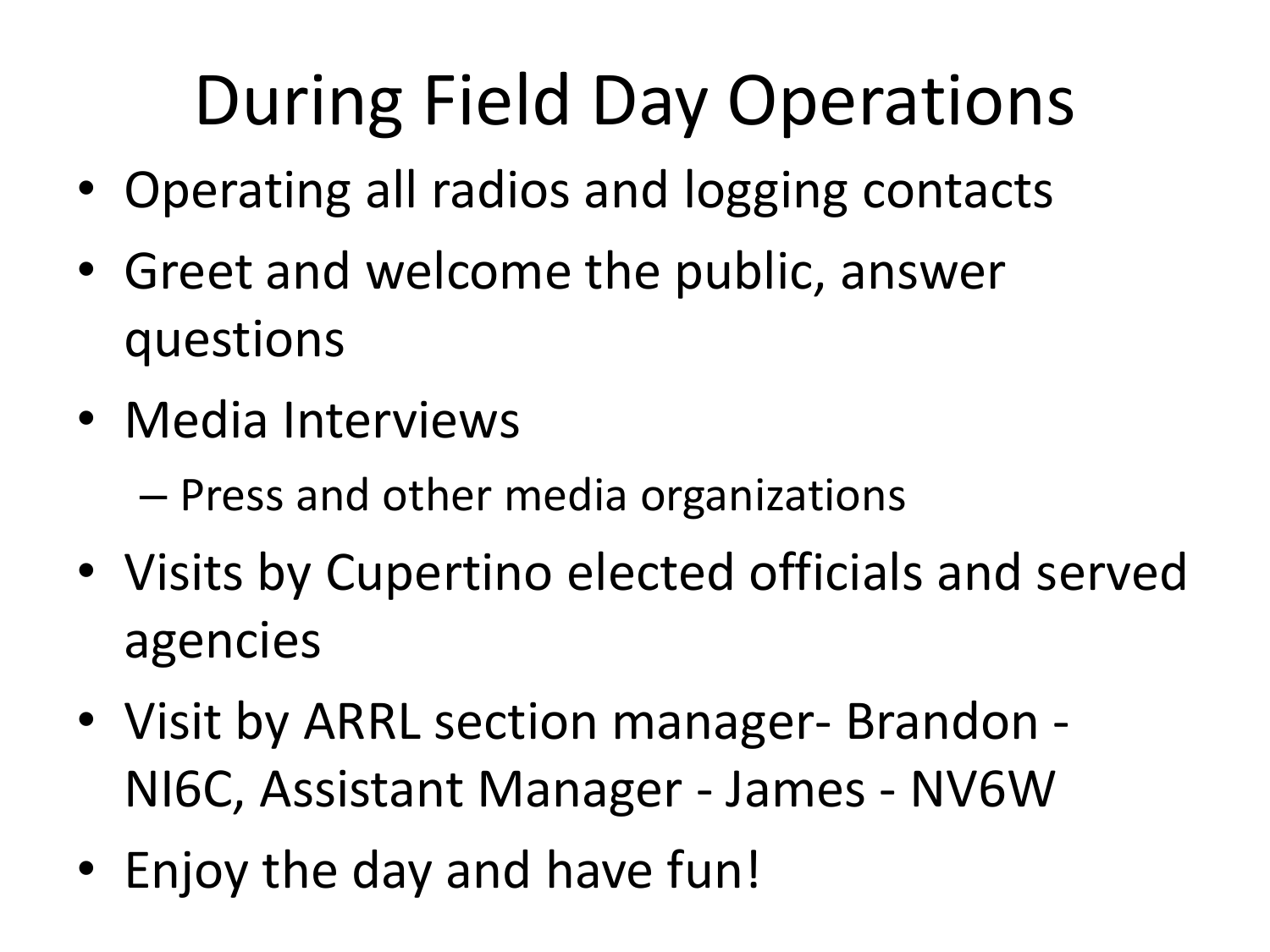#### Volunteers & Needs

- Need a GOTA station captain
- Listen for and copy down W1AW bulletin
- Generators with fuel, canopies, tables, chairs to/from ARK will be brought to room 100 on Friday
- Volunteers to pick up and return Comvan
- Volunteers to help set up and tear down site
- Need 2 or 3 power strips
- Need two 100ft extension cords
- Bring out and setup the VHF/UHF radio from the CARES radio room
- Organize and setup CARES literature info booth display for the public
- Need station operators
	- Availability and times
	- HF stations
	- VHF / UHF station
	- GOTA station
- Need volunteer to arrange Pizza delivery for lunch
- Need volunteers to man the information table and take public sign-in
- Follow-up after Field Day to contact individuals who singe in and expressed interested in CARES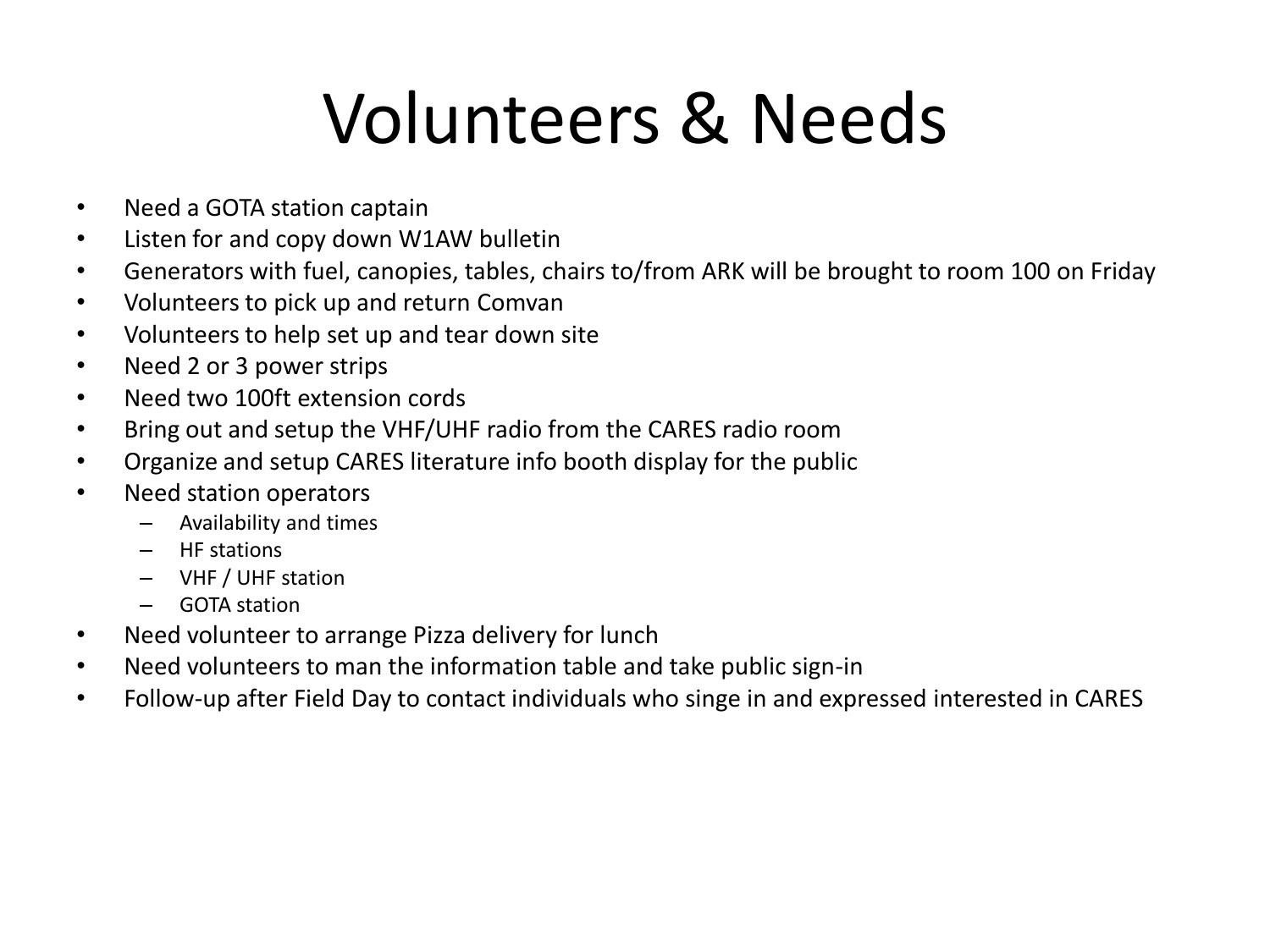

www.arrl.org

# 2015 ARRL FIELD DAY ERADIO))

#### Call Sign

## **K6KP**

#### Category and Section

**3F SCV** 

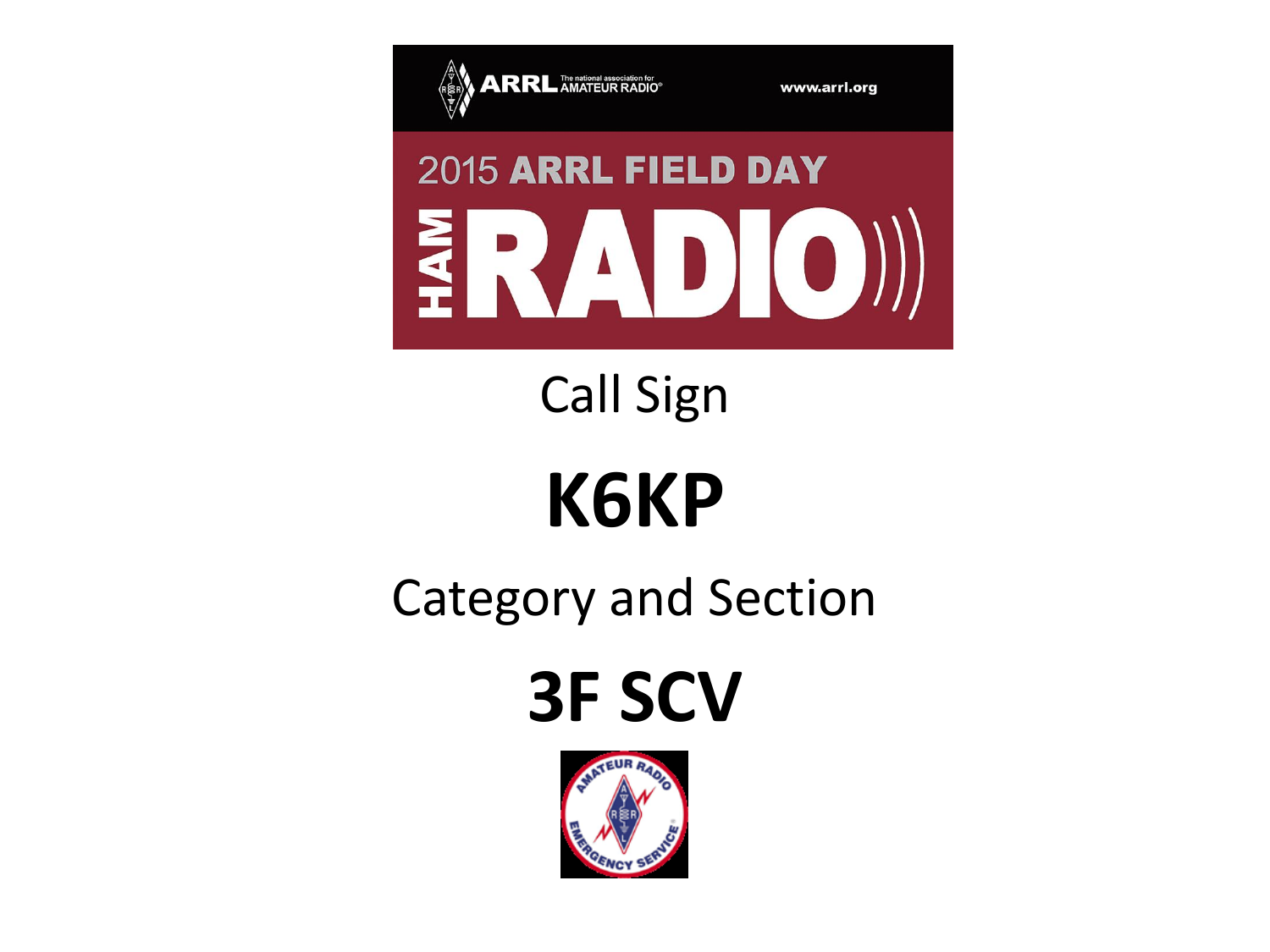

**GET ON THE AIR (GOTA)** Call Sign

#### **AG6GX**

Category and Section